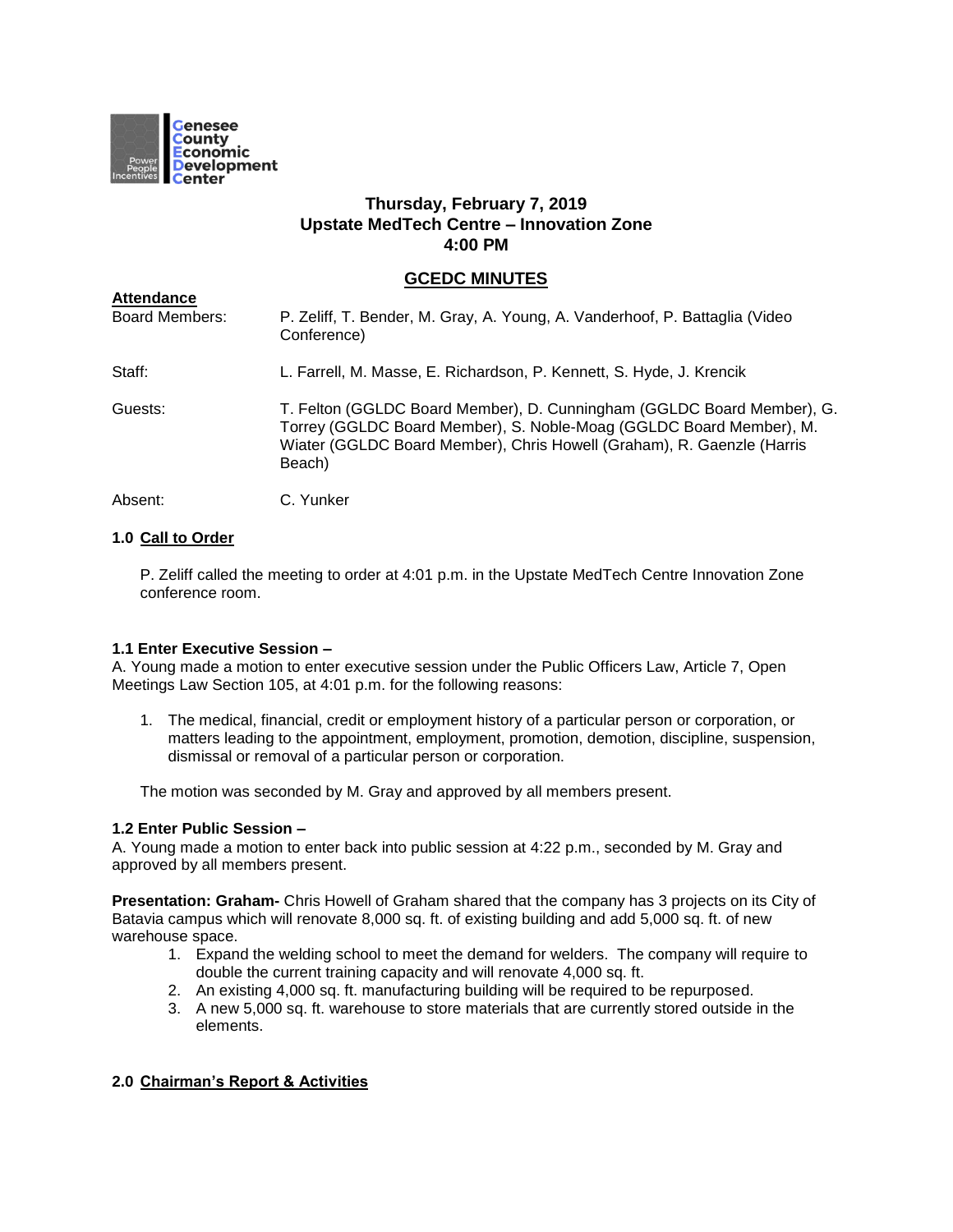## **2.1 Upcoming Meetings:**

**Next Scheduled Board Meeting: Thursday, March 7 th at 4:00pm Audit & Finance Committee Meeting: Tuesday, March 5 th at 8:30 a.m. STAMP Committee Meeting: Tuesday, March 5 th at 10:30 a.m. \*\*GCEDC Annual Meeting: Friday, March 8th at 12:00pm**

**2.2 Agenda Additions / Deletions / Other Business –**

**M. Gray made a motion to add item 5.3 Appointment of GGLDC Board Member to the agenda; the motion was seconded by T. Bender. Roll call resulted as follows:**

|                     | P. Battaglia - Yes (Video Conference) | C. Yunker - | Absent |
|---------------------|---------------------------------------|-------------|--------|
| T. Bender -         | Yes.                                  | P. Zeliff - | Yes.   |
| A. Young -          | Yes.                                  | M. Gray -   | Yes    |
| A. Vanderhoof - Yes |                                       |             |        |

**The item was approved as presented.**

#### **2.3 Minutes: January 10, 2019**

**A. Young made a motion to approve the January 10, 2019 minutes as presented; the motion was seconded by A. Vanderhoof. Roll call resulted as follows:**

|                     | P. Battaglia - Yes (Video Conference) | C. Yunker - | Absent |
|---------------------|---------------------------------------|-------------|--------|
| T. Bender -         | Yes.                                  | P. Zeliff - | Yes    |
| A. Youna -          | Yes.                                  | M. Grav -   | Yes    |
| A. Vanderhoof - Yes |                                       |             |        |

**The item was approved as presented.**

#### **3.0 Report of Management**

**3.1 Graham – Initial Resolution –** Graham has 3 projects on its City of Batavia campus which will renovate 8,000 sq. ft. of existing buildings and add 5,000 sq. ft. of new warehouse space. They plan to expand the welding school to meet the demand for welders, doubling the current training capacity and renovating 4,000 sq. ft. of existing space. They also plan to renovate 4,000 sq. ft. of additional manufacturing space and add a new 5,000 sq. ft. warehouse. The company is investing approx. \$1,075,000. The company is planning to retain 291 jobs and create 10 new jobs. The company has had past commitments (2011 & 2013 projects) which totaled 338 full time equivalents (FTE). Thus, based on the current FTE's we are not counting any new jobs in our 2019 tracking report.

The company is seeking assistance from the GCEDC with a sales tax exemption valued at approx. \$51,056, a mortgage tax exemption valued at approx. \$10,750 and a standard 60% abatement, fixed dollar amount PILOT, based on the incremental increase in assessed value, valued at approx. \$69,346. This project will contribute to the Batavia Pathway to Prosperity (BP2) Program. As benefits exceed \$100,000, a public hearing is required to be held.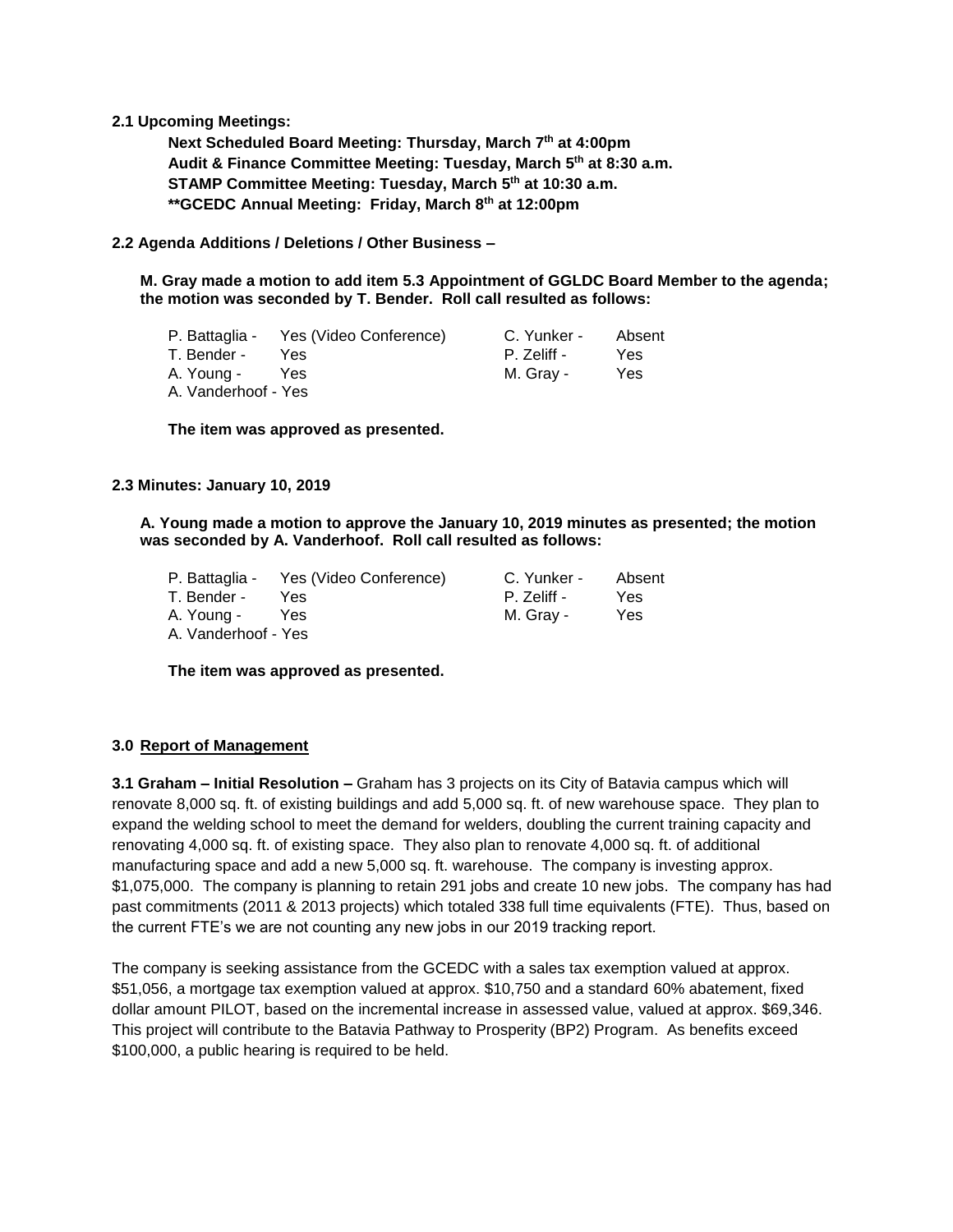M. Masse asked the Board to approve resolution no. 02/2019-01, accepting the application and authorizing a public hearing.

#### Resolution No. 02/2019-01

RESOLUTION OF THE GENESEE COUNTY INDUSTRIAL DEVELOPMENT AGENCY D/B/A GENESEE COUNTY ECONOMIC DEVELOPMENT CENTER (THE "AGENCY") (i) ACCEPTING THE APPLICATION OF GRAHAM CORPORATION WITH RESPECT TO A CERTAIN PROJECT, (ii) AUTHORIZING A PUBLIC HEARING WITH RESPECT TO THE PROJECT, AND (iii) DESCRIBING THE FORMS OF FINANCIAL ASSISTANCE BEING CONTEMPLATED BY THE AGENCY WITH RESPECT TO THE PROJECT

#### **A. Young made a motion to approve resolution no. 02/2019-01 as presented; the motion was seconded by T. Bender. Roll call resulted as follows:**

|                     | P. Battaglia - Yes (Video Conference) | C. Yunker - | Absent |
|---------------------|---------------------------------------|-------------|--------|
| T. Bender -         | Yes.                                  | P. Zeliff - | Yes.   |
| A. Young -          | <b>Yes</b>                            | M. Gray -   | Yes    |
| A. Vanderhoof - Yes |                                       |             |        |

#### **The item was approved as presented.**

**3.2 Gateway GS – Initial Resolution –** Gateway GS has built the "shell" of a 27,000 sq. ft. or speculative "spec" building at Gateway II Corporate Park (to the south of Ashley). This will be Phase 1 of 5. The building has been engineered to be flexible or prospective tenants, who will ultimately lease the space and have input to the final buildout. The tenants that this type of building will attract include warehouse, distribution, light manufacturing, technology and office space tenants. GCEDC previously approved application #1 for the shell of the building. This approval will be based on the interior buildout (Building #1, application #2).

The company is seeking assistance from the GCEDC with a sales tax exemption valued at approx. \$21,515, a mortgage tax exemption valued at approx. \$4,500 and a standard PILOT, based on the incremental increase in assessed value, valued at approx. \$180,224. As benefits exceed \$100,000, a public hearing is required to be held.

M. Masse asked the Board to approve resolution no. 02/2019-02, accepting the application and authorizing a public hearing.

#### Resolution No. 02/2019-02

RESOLUTION OF THE GENESEE COUNTY INDUSTRIAL DEVELOPMENT AGENCY D/B/A GENESEE COUNTY ECONOMIC DEVELOPMENT CENTER (THE "AGENCY") (i) ACCEPTING THE APPLICATION OF GATEWAY GS, LLC WITH RESPECT TO A CERTAIN PROJECT, (ii) AUTHORIZING A PUBLIC HEARING WITH RESPECT TO THE PROJECT, AND (iii) DESCRIBING THE FORMS OF FINANCIAL ASSISTANCE BEING CONTEMPLATED BY THE AGENCY WITH RESPECT TO THE PROJECT.

**M. Gray made a motion to approve resolution no. 02/2019-02 as presented; the motion was seconded by A. Vanderhoof. Roll call resulted as follows:**

|                     | P. Battaglia - Yes (Video Conference) | C. Yunker - | Absent |
|---------------------|---------------------------------------|-------------|--------|
| T. Bender -         | Yes                                   | P. Zeliff - | Yes.   |
| A. Young -          | Yes.                                  | M. Gray -   | Yes    |
| A. Vanderhoof - Yes |                                       |             |        |

**The item was approved as presented.**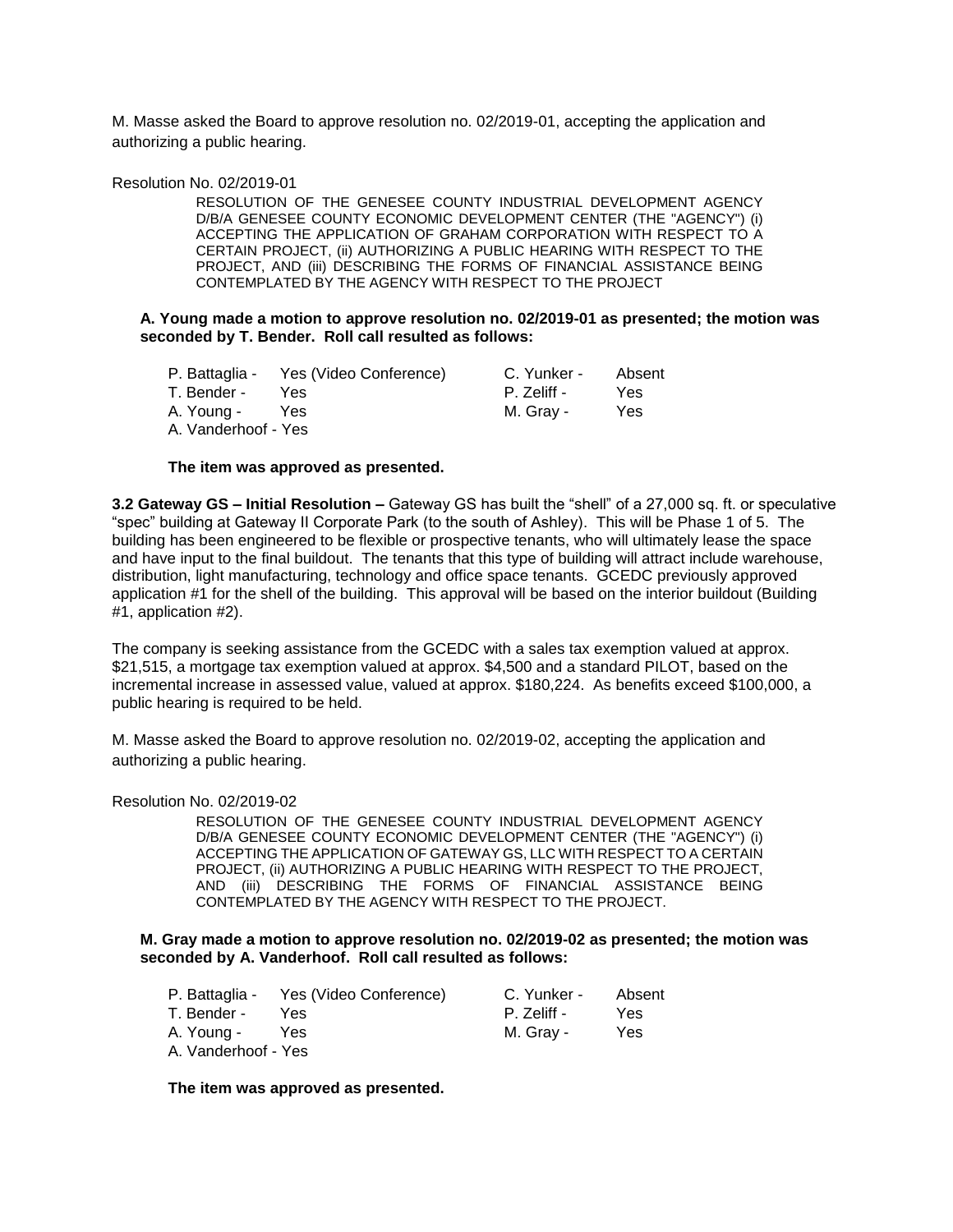## **4.0 Audit & Finance Committee – M. Gray**

**4.1 December 2018 Unaudited Financial Statements -** L. Farrell presented the December 2018 Unaudited Financial Statements to the Board and noted the following:

- Restricted Cash decreased as qualifying expenditures were made using the STAMP ESD Imprest account funds and the County \$4M.
- Increase in Accounts Payable; mostly STAMP related activity; This item is subject to change as we receive more invoices related to work performed in 2018.
- Accrued Liabilities decreased due to the NYS Retirement payment made in December.
- All other expenditures are in line with the budget except as noted.
- The net income YTD shows a loss of \$627,876 which is higher than budgeted; this includes \$1M of expenses on STAMP/Alabama water project funded via loan proceeds with no corresponding revenues recorded.

This is recommended by the Committee.

## **M. Gray made a motion to approve the December 2018 Unaudited Financial Statements as presented; the motion was seconded by T. Bender. Roll call resulted as follows:**

|                     | P. Battaglia - Yes (Video Conference) | C. Yunker - | Absent |
|---------------------|---------------------------------------|-------------|--------|
| T. Bender -         | Yes.                                  | P. Zeliff - | Yes    |
| A. Young -          | <b>Yes</b>                            | M. Gray -   | Yes    |
| A. Vanderhoof - Yes |                                       |             |        |

## **The item was approved as presented.**

**4.2 Phase 1 Environmental Site Assessment – LeRoy Food & Tech Park –** The GCEDC requested quotes from three companies to complete a Phase I Environmental Site Assessment (ESA) on the Leroy Food & Technology Park. The three companies contacted, and their quotes are as follows:

- 1. Ravi Engineering & and Surveying, Inc \$1,500
- 2. Day Environmental, Inc. Declined to Quote
- 3. CORE Environmental Declined to Quote

As this was an unbudgeted item, staff is requesting approval for this expenditure. This will be covered with Operating funds and paid back with future land sales.

This is recommended by the Committee.

**M. Gray made a motion to approve an expenditure of not to exceed \$1,500 to Ravi Engineering & Land Surveying, Inc. to complete a Phase I ESA of the LeRoy Food & Tech Park; the motion was seconded by T. Bender. Roll call resulted as follows:**

|                     | P. Battaglia - Yes (Video Conference) | C. Yunker - | Absent |
|---------------------|---------------------------------------|-------------|--------|
| T. Bender -         | Yes.                                  | P. Zeliff - | Yes    |
| A. Young -          | Yes                                   | M. Grav -   | Yes    |
| A. Vanderhoof - Yes |                                       |             |        |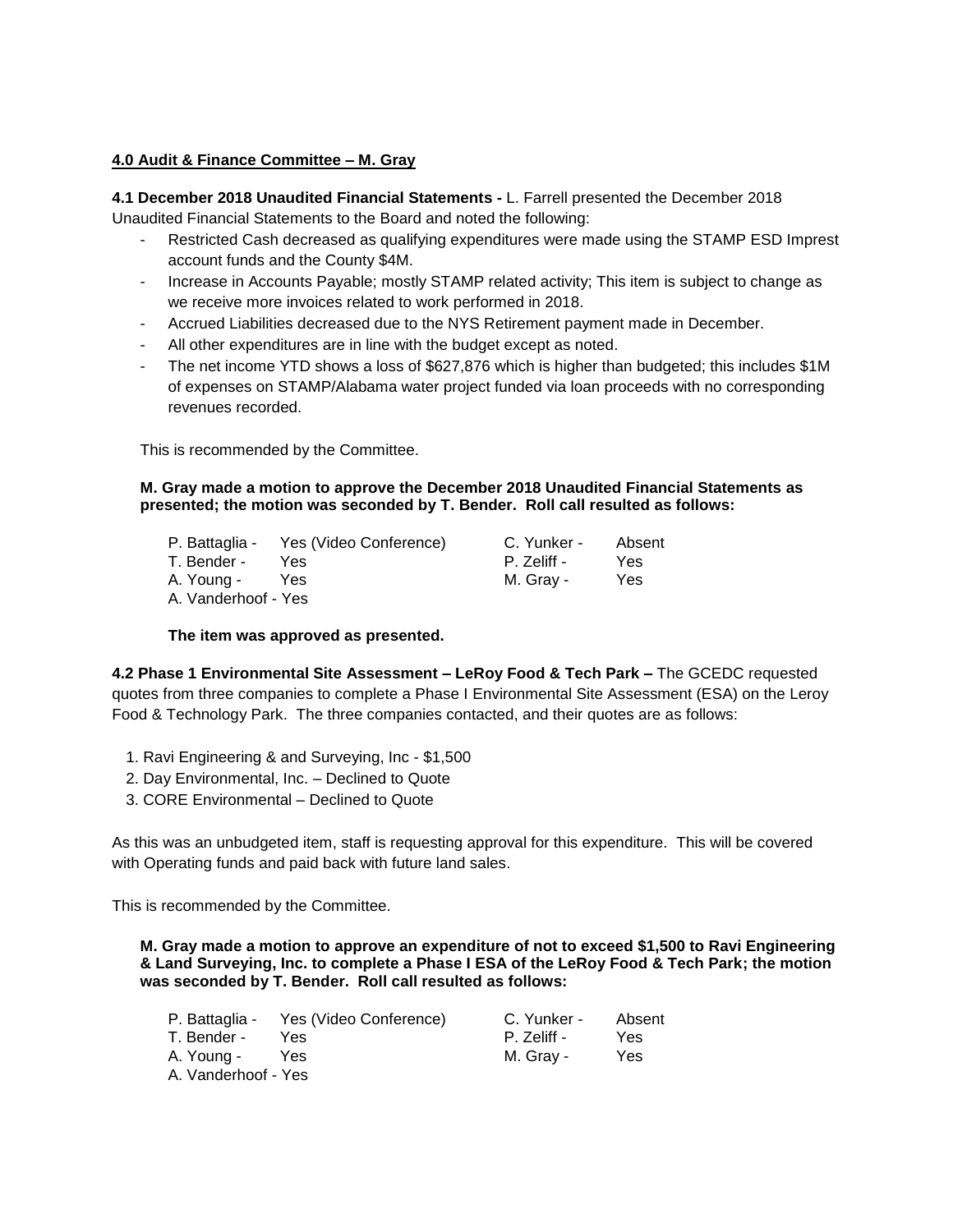## **The item was approved as presented.**

## **5.0 Governance & Nominating Committee – C. Yunker**

**5.1 Authority Self-Evaluation of Prior Year Performance -** M. Masse shared that Public Authorities are required to perform a self-evaluation of prior year's goals/measurements annually. This report will be submitted to the ABO. In previous years the Committee/Board has reviewed the Agency's results separately. To streamline the process, the Agency's results are presented using this form.

The Agency had 16 project wins in 2018, with a total pledged capital investment of almost \$34 million and 99 pledged jobs. These projects resulted in a combined \$61 million economic impact.

This is recommended by the Committee.

## **P. Zeliff made a motion to approve the Authority Self-Evaluation of Prior Year Performance as presented; the motion was seconded by A. Vanderhoof. Roll call resulted as follows:**

|                     | P. Battaglia - Yes (Video Conference) | C. Yunker - | Absent |
|---------------------|---------------------------------------|-------------|--------|
| T. Bender -         | Yes.                                  | P. Zeliff - | Yes.   |
| A. Young -          | Yes.                                  | M. Grav -   | Yes    |
| A. Vanderhoof - Yes |                                       |             |        |

## **The item was approved as presented.**

**5.2 Mission Statement & Measurement Report –** M. Masse shared that the Authority's Board must annually review the authority's mission statement and performance goals to ensure that its mission has not changed and that the authority's performance goals continue to support its mission. This report will be submitted to the ABO.

M. Masse added that the capital investment and job creation goals are based on an average of the last four years of actual pledged capital investment and job creation. Mega projects and one-time larger projects were removed from this average as shown in a spreadsheet provided to the Committee. The other suggested goals are somewhat over-arching goals that the entire staff can work towards achieving.

This is recommended by the Committee.

## **P. Zeliff made a motion to approve the Mission Statement & Measurement Report as presented; the motion was seconded by M. Gray. Roll call resulted as follows:**

|                     | P. Battaglia - Yes (Video Conference) | C. Yunker - | Absent |
|---------------------|---------------------------------------|-------------|--------|
| T. Bender -         | Yes.                                  | P. Zeliff - | Yes    |
| A. Young -          | Yes                                   | M. Grav -   | Yes.   |
| A. Vanderhoof - Yes |                                       |             |        |

#### **The item was approved as presented.**

**5.3 Appointment of GGLDC Board Member –** L. Farrell shared that the Committee recommends appointing P. Zeliff to the GGLDC Board effective immediately to be coterminous with his GCEDC Board appointment.

This is recommended by the Committee.